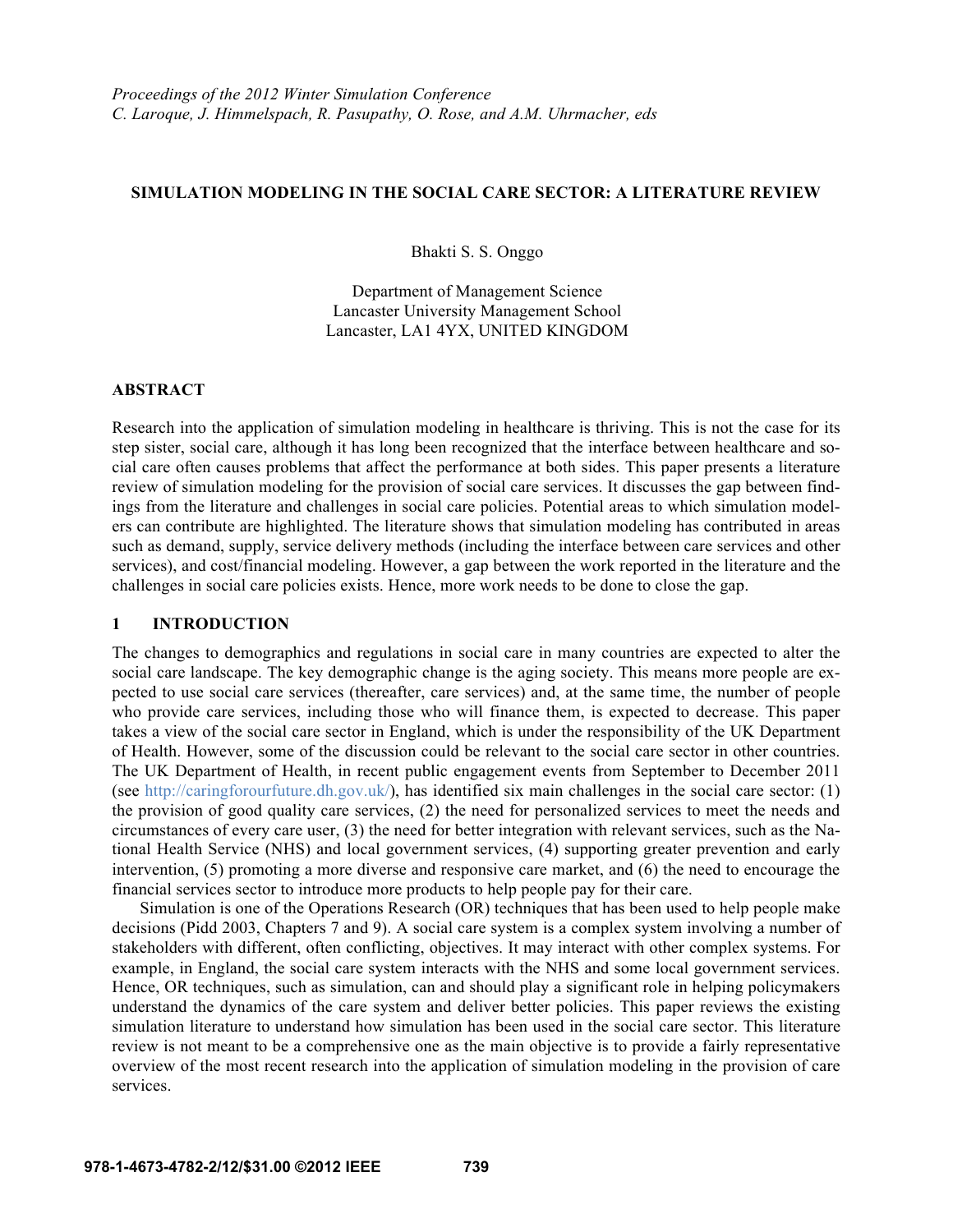This paper is organized as follows. Section 2 explains the methodology used in the literature search. Section 3 presents the results organized according to the simulation modeling paradigm used, the key system components being modeled, the data sources and data issues. This is followed by a discussion in Section 4 that highlights the gap between the findings and the types of decisions needed in the social care sector. This section also highlights potential areas in the social care sector where simulation modeling can play an important role. Finally, this paper concludes with a summary and suggestions for future work.

## **2 METHODOLOGY**

The author searched for articles (journals, conference proceedings and book chapters) published from January 2000 to May 2012 and written in English from the Web of Science using 'Topic = (simulat\* or micro\* or macro\* or "system dynamics") and (social or aged or elderly or long-term) and care' as the text query. The first term should find articles that use major simulation modeling paradigms such as discreteevent simulation, agent-based simulation, system dynamics, micro-simulation and macro-simulation. The second term is used to increase the relevance score for articles containing the words 'social', 'elderly', 'aged' and 'long-term'. The last term should find articles containing the word 'care'. The keyword 'care' is used because articles on social care may use the words 'care', 'social care', 'aged-care' or 'long-term care' (the trouble is, it may also find articles on healthcare). The search found 5,460 articles. These articles were further filtered by selecting relevant categories such as 'operations research management science' and 'health care sciences services' and resulted in 1,078 articles. The complete list for the categories is given in the Appendix. The results were then sorted based on their relevance. These articles were checked manually by reading each title and abstract. The author is interested in strategic and operational policies that affect the delivery of care services. Therefore, non-relevant topics, such as those aiming to analyze clinical trials and cost-benefit analyses of treatments as well as those not using computer simulation modeling, were excluded. Topics on healthcare services for the elderly were excluded if they did not include any social care components. Non-accessible articles were also excluded from the analysis. In the end, 14 articles were identified and used in the analysis. These articles are: Chung et al. (2009), Desai et al. (2008), Fernandez and Forder (2010), Heffernan and McDonnell (2007), Hsiao and Huang (2012), Jagger et al. (2009), Kemper et al. (2005), Knickman and Snell (2002), Lagergren (2005a, 2005b), Lubitz et al. (2003), Pickard et al. (2000), Spillman and Lubitz (2000), and Wolstenholme et al. (2007).

Desai et al. (2008) noted that while OR techniques have been used widely in healthcare, the use of OR techniques in social care has not been so extensive. This paper searched articles from the Web of Science only. However, the database includes more than 12,000 journals and 148,000 proceedings covering the sciences, social sciences, arts and humanities. Hence, the limited number of articles found during the literature search is consistent with the comment made by Desai et al. (2008).

# **3 RESULTS**

This section explains the results of the literature search. First, it summarizes the simulation modeling paradigms used in the literature. Next, it discusses key components in the provision of care services. Finally, it highlights the data sources used for the modeling work and related data issues.

## **3.1 Simulation Modeling Paradigms Used in the Literature**

The simulation modeling paradigms used in the literature include micro-simulation (7 articles), macrosimulation (3 articles) and system dynamics (4 articles). A micro-simulation inspects each individual at each simulation time point in which one or more random sampling processes are performed to determine the state of each individual at the next simulation time point. At one extreme, the sampling process requires simple random sampling. At the other, it may require a complex regression model. Depending on data availability, some studies may need to aggregate the micro-units in a micro-simulation model into aggregate units. This form of variation is often called macro-simulation modeling. Unlike microsimulation, system dynamics does not keep track of changes in the state of each individual but focuses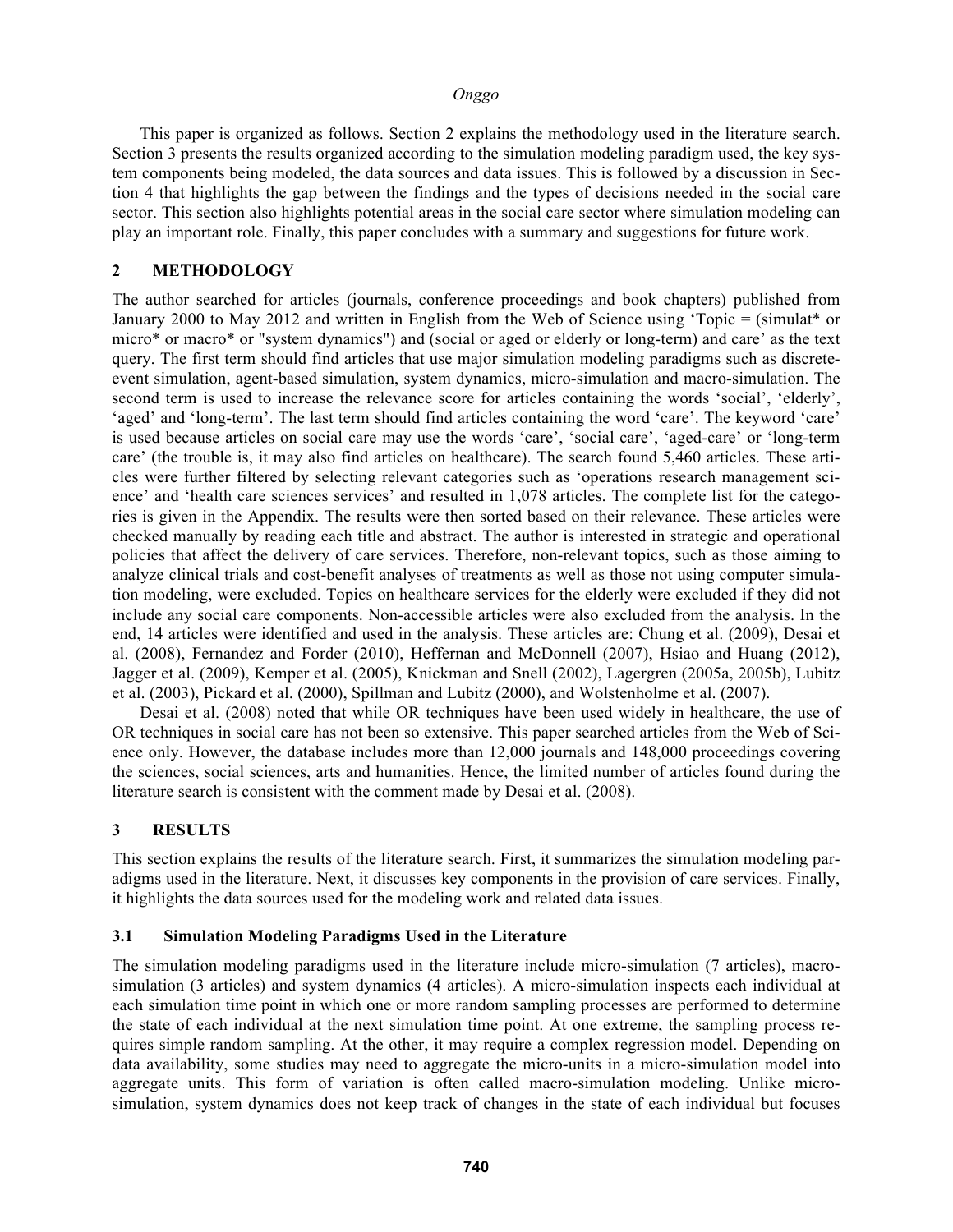more on the population of individuals and rates of individuals moving from one state to another. System dynamics is commonly used to analyze complex feedback systems and mutual interactions in a system over time. The results also show that none of the articles use a multi-paradigm model.

### **3.2 Main Components of Care Service Provision Discussed in the Literature**

Figure 1 shows the main components that enable the provision of care services. Demand refers to care users. In general, care users need good quality care services that are tailored to meet their health condition and personal preferences. Supply refers to service capacity, which includes care workers and institutions. Care workers need a good working environment where they can focus on delivering good quality service to the people they care for. Delivery methods refer to the use of technologies (such as telecare) and/or processes to improve service delivery. The final component simply says that care service provision incurs costs. These costs have to be paid via a private finance arrangement such as care insurance, a public finance arrangement via a government budget, or both through co-payment schemes. Discussion of the findings is segmented based on the components being modeled, i.e. care demand modeling, care supply/workforce modeling, the performance modeling of care delivery methods and cost/financial modeling. An article may be discussed in more than one section if it includes two or more components in the model.



Figure 1: Main components of social care simulation

## **3.2.1 Demand Modeling**

Demand modeling as discussed in the articles is based on work done in developed countries such as the UK (e.g. Jagger et al. 2009; Pickard et al. 2000; Desai et al. 2008), the US (e.g. Kemper et al. 2005) and Sweden (e.g. Lagergren 2005a, 2005b). This perhaps highlights the severity of the aging population situation in the developed countries, especially with the leading edge of the baby boom generation having reached retirement age.

One of the main objectives of demand modeling is to project the demand for care services. This is typically linked to population projections. The methods commonly used in population projections include mathematical modeling (Hinde 1998, Chapter 16), cohort components (Hinde 1998, Chapter 17) and individual-based simulation (e.g. Onggo 2008). A set of mathematical equations can be used to project the size of a future population. For many purposes, including projection of the demand for care services, the population structure (i.e. the size of different groups within the population) is more useful than total population size. This can be done using a method called the cohort component method that represents people moving from one population group to another (flow models). This method is very similar to macrosimulation. Individual-based simulation techniques such as micro-simulation and agent-based simulation offer another advantage by allowing individual-specific explanatory variables to be included in the model.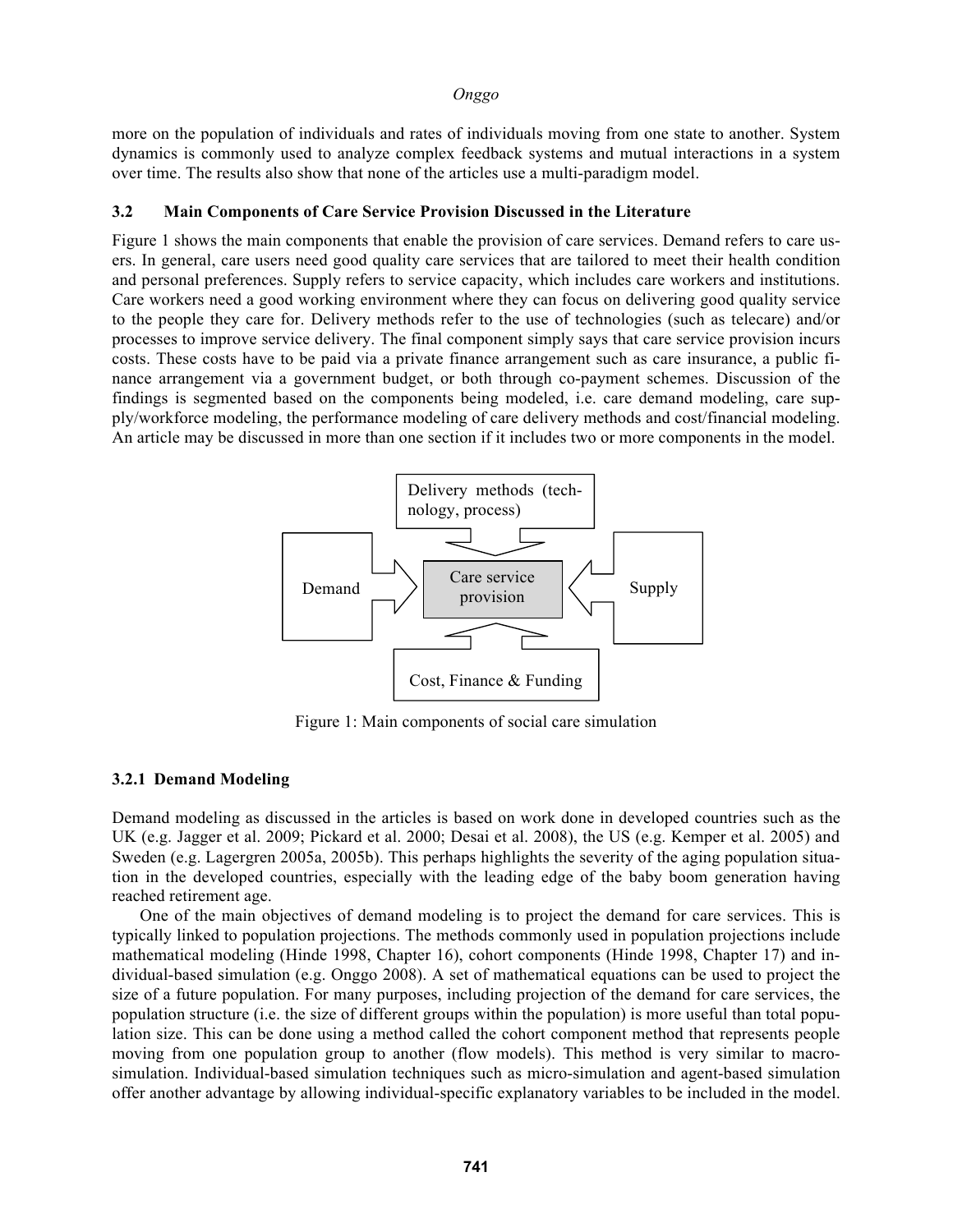For example, we may include factors such as education level and model its impact on mortality and morbidity. This view is supported by a number of researchers such as Batljan et al. (2009), who argue that simple extrapolation by multiplying the prevalence rate to the projected population could produce misleading projections of the demand for care services. Their argument is based on various research that shows a strong correlation between education level and health condition among the elderly.

Most work in demand modeling has focused on providing more accurate estimations of the future need for care services. One approach is to estimate the number of people with disabilities due to aging. This is what Jagger et al. (2009) did with their macro-simulation model. They used their model to estimate the number of older people with disabilities in England and Wales. They were particularly interested in the impact of dementia on disability among older people. Hence, the model takes into account the prevalence of dementia among older people and the probability of death and disability due to dementia. The model helped them to analyze the impact of various early interventions that might reduce the incidence of dementia, improve the survival rate of older people with dementia, and reduce the disability rate of older people with dementia. Lagergren (2005a, 2005b) argues that a simple projection of the demand for care services that does not take into account health development among older people will overestimate demand. His argument is based on data that show the improvement of health conditions among older people. He shows, using a micro-simulation model, that projecting the demand for care services is very sensitive to assumptions about health development. These examples show that there is a tendency to include more explanatory factors into models to improve the explanatory power of demand projections. If chosen carefully and supported by good quality data, those factors can improve the explanatory power of models. Otherwise, they may produce misleading results.

Another important issue in demand modeling is estimation of the demand for different types of care, such as nursing homes and domiciliary care. This is because each type of care has a different cost structure and requires different resources. Pickard et al. (2000) show an example of modeling work in this area. They use a macro-simulation model to estimate the demand for formal and informal care. In the informal sector, care support is unpaid and mostly undertaken by family, friends, neighbors or volunteers, while in the formal sector, care and support are usually provided by public sector organizations, third sector (voluntary) organizations, and private organizations. To take another example, Desai et al. (2008) used a system dynamics model to estimate the number of people requiring different types of care services in Hampshire (UK). They model the flow of care users in the system from initial contact with the local authority until they leave the system.

Apart from demand level, the duration of time when care or support is needed is also important. This approach is especially useful in calculating the average lifetime cost for individuals. Kemper et al. (2005) used this approach to estimate the distribution of lifetime need for different types of care services using a micro-simulation model.

The demand for care services is partly influenced by the healthcare system. Hence, it is important to understand the interface between the social care system and the healthcare system. Wolstenhome (1993) identified the issue of the interface between healthcare and social care when the UK government passed the responsibility for care services to local government. He developed his argument using a system thinking approach and drew a few conceptual models using system dynamics. His work was developed further in Wolstenholme et al. (2007), in which they show a detailed conceptual model of the interface between primary care, hospitals (medical and surgical sectors) and the social care sector. One of the articles found during the literature search, Heffernan and McDonnell (2007), presents initial modeling work using system dynamics to analyze the interface between social care and healthcare in Australia. There, healthcare is funded by the federal government and social care is funded by local government.

In summary, since demand modeling for care services is often linked to population projections, it is not surprising that the techniques commonly used in population projections, such as micro-simulation (e.g. Kemper et al. 2005; Lagergren 2005a, 2005b), macro-simulation (e.g. Jagger et al. 2009; Pickard et al. 2000) and system dynamics (e.g. Desai et al. 2008; Heffernan and McDonnell 2007), have been reported in the literature. Most work in demand modeling focuses on estimation of the demand for care ser-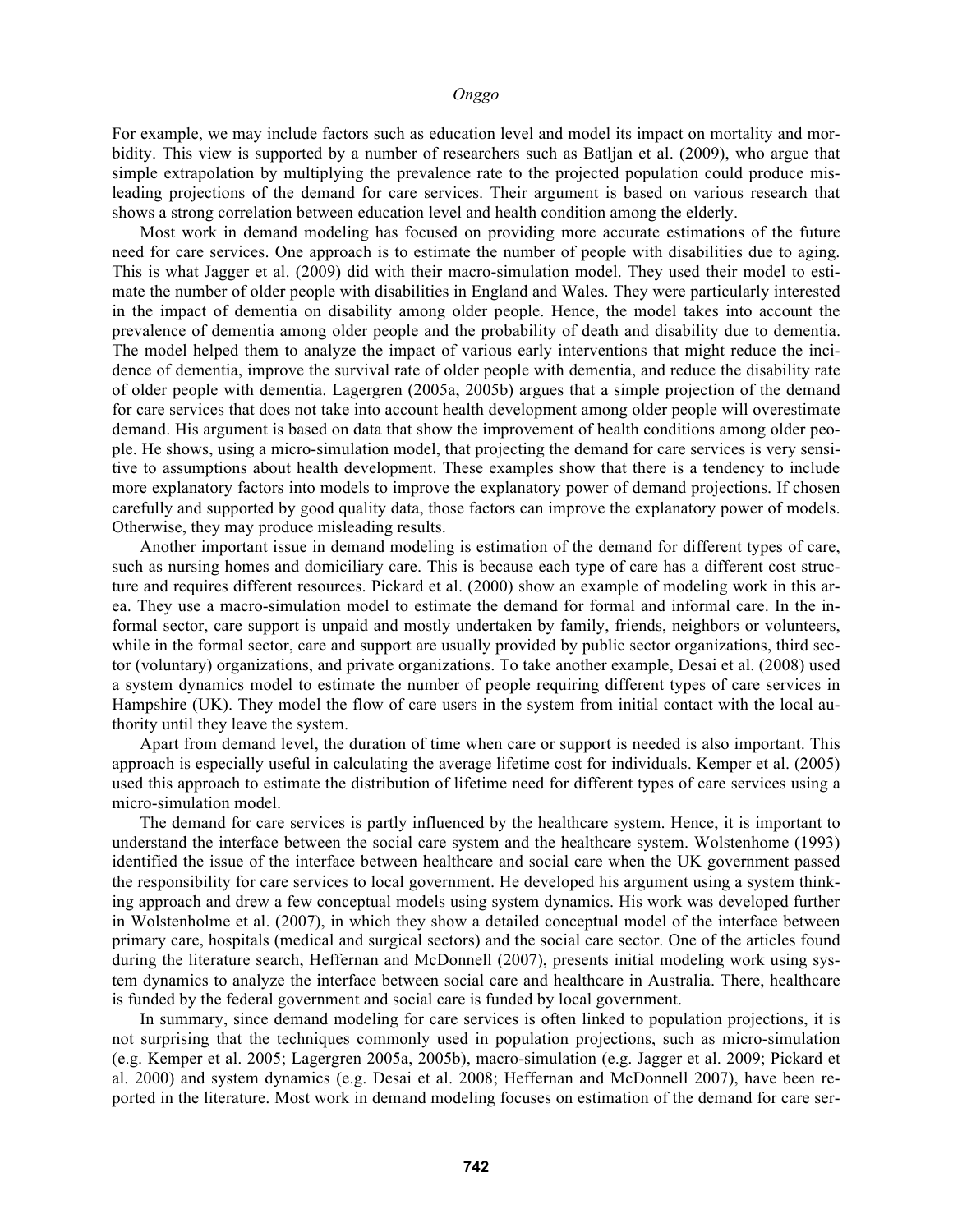vices. There has been a tendency to include more explanatory factors into models and to estimate the demand for different types of care services (i.e. a finer demand category). Much work has also included scenario analyses, such as the effect of early interventions in reducing demand and changes in assessment criteria to reduce demand.

# **3.2.2 Supply Modeling**

The literature search only found two articles that discuss the supply modeling component (Heffernan and McDonnell 2007; Hsiao and Huang 2012) and both were still at an early stage. This is consistent with Onggo (forthcoming) who notes the lack of simulation modeling work on the supply side of the care sector. This is unfortunate since a good policy in the social care sector should also take into account the dynamics of the facilities and workforce needed to deliver care services.

# **3.2.3 Performance Modeling of Care Delivery Methods**

While demand modeling and supply modeling are important in identifying any potential mismatch between supply and demand in the social care sector, exploring the potential benefits of innovative methods for care service provision is equally important. This is because new methods of service delivery might be able to improve the efficiency of care service provision. To take an example, Wolstenholme et al. (2007) explain how increasing capacity in the social care sector can improve the flow of patients from hospitals to community care more effectively than any other methods. None of the articles presents a model that assesses how new technology can be used to improve the efficiency of care service delivery, despite the recent advances in assistive technologies. This is another area in which simulation modeling could play a more significant role.

# **3.2.4 Cost and Financial Modeling**

Estimates of the lifetime cost of care are a prerequisite to finding the best way to fund the provision of care services. The governments of countries that offer publicly funded care services and private sectors that offer relevant financial products are interested in such estimates. Hence, there has been plenty of work in this area. As in demand modeling, all articles found in the literature search are based on work done in developed countries such as the UK (e.g. Fernandez and Forder 2010; Pickard et al. 2000; Desai et al. 2008), the US (e.g. Kemper et al. 2005; Knickman and Snell 2002; Lubitz et al. 2003; Spillman and Lubitz 2000) and Sweden (e.g. Lagergren 2005a, 2005b). Most analyses take into account both social care and related healthcare cost components. Separating the two cost components is useful because many funding regimes allocate a separate budget for each component.

One of the simplest methods to estimate the future cost of care is to project the demand for care and use that projected demand to calculate discounted cost. Lagergren (2005a), for example, calculated the cost of care by multiplying the demand for various types of care by their respective standard costs that depend on the age, gender, marital status and degree of disability of care users. Lubitz et al. (2003) used a micro-simulation model to show that the expected cumulative health expenditure for healthier people, despite their greater longevity, is similar to those who are less healthy. In earlier work, Spillman and Lubitz (2000) simulated the total national expenditure on care. They separated the healthcare and social care cost components to show that social care costs increase significantly with longevity, while healthcare costs increase with a diminishing effect from longevity. In the context of a city's population, Chung et al. (2009) used a macro-simulation to estimate the cost of care services in Hong Kong. Using sensitivity analysis, they found that demographic changes had a larger impact on the overall cost of care in comparison to the changes in unit costs.

Kemper et al. (2005) used another approach to estimate the cost of care. They developed a microsimulation model that estimates the lifetime need of various types of care. Based on these estimates, the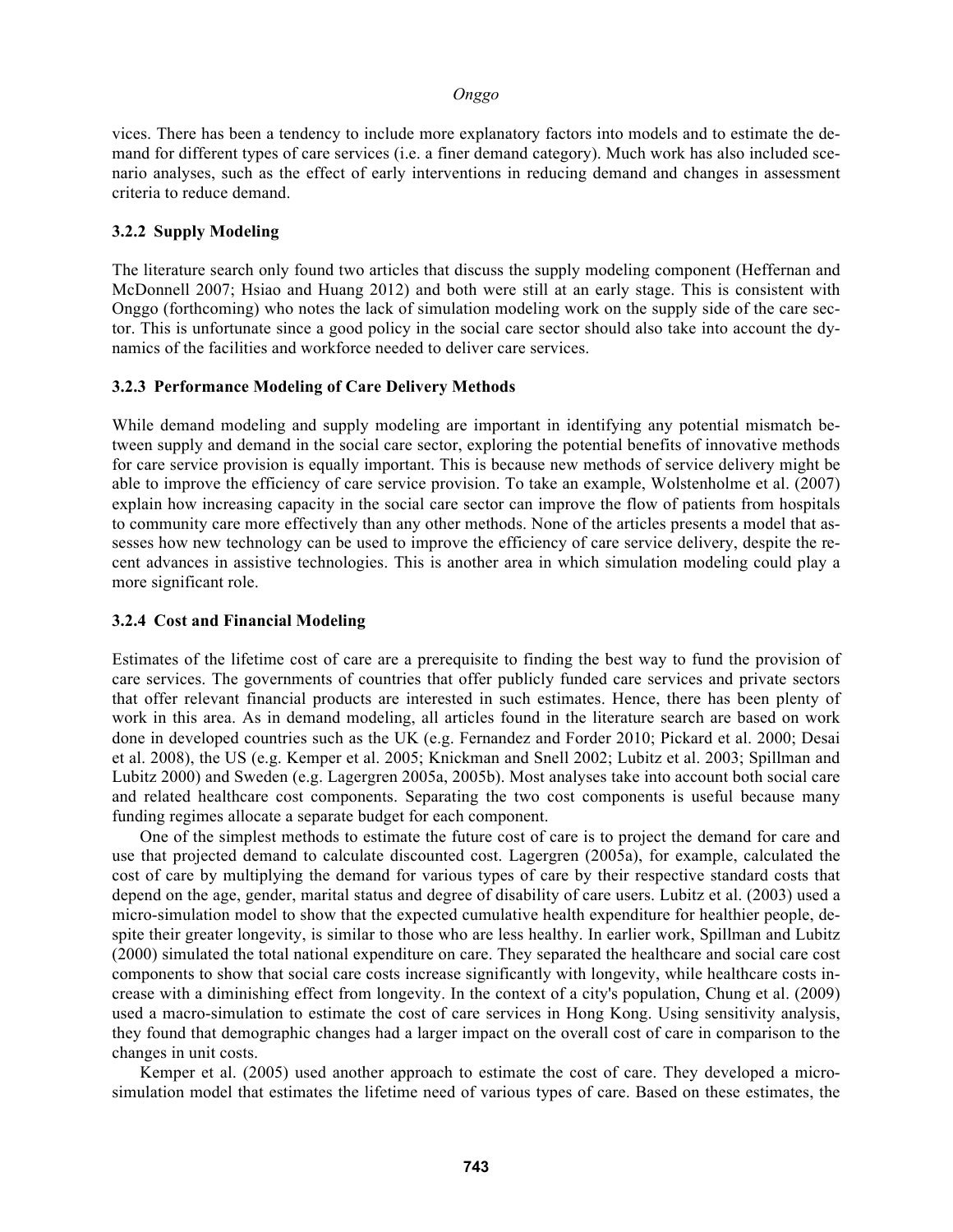proportions of costs paid by various payment sources (such as Medicare, Medicaid, private insurance and savings) were calculated.

Once the cost of care has been estimated, it is possible to develop a model that explores a viable funding strategy to meet that cost. For example, Fernandez and Forder (2010) used a micro-simulation model to explore possible funding strategies for care services in England. They specifically compared the existing means-tested model with a universal model called the National Care System. Knickman and Snell (2002) developed a micro-simulation model to estimate the future income and asset patterns of the Baby Boom generation (i.e. the future financial viability of older people) in the US. The simulation model is based on two sub-models that simulate future demographic characteristics (including labor force participation, income and assets) and the demand for care (including disability, use of different types of care and methods of payment), respectively.

# **3.2.5 Summary on Modeling Work**

A summary of the modeling work of the main components of care service provision discussed in the literature is shown in Table 1, below. The table shows that the three modeling paradigms have been applied to demand modeling. The choice between micro-simulation and macro-simulation is influenced by the availability of the required longitudinal micro-data. This is mentioned in the two articles on macrosimulation. The two articles on system dynamics deal with the demand from the interface between care services and other services (healthcare and local government). This is not surprising because system dynamics has been used extensively to analyze feedback in various systems including social systems.

| Category               | <b>Micro-simulation</b>        | <b>Macro-simulation</b>   | <b>System Dynamics</b>       |
|------------------------|--------------------------------|---------------------------|------------------------------|
| Demand (projection,    | Kemper et al. (2005); Lager-   | Jagger et al. $(2009)$ ;  | Desai et al. (2008); Heffer- |
| analysis, types, pref- | gren (2005a, 2005b);           | Pickard et al. $(2000)$ ; | nan and McDonnell (2007);    |
| erences)               |                                |                           |                              |
| Supply (projection,    |                                |                           | Hsiao and Huang $(2012)$ ;   |
| analysis, knowledge,   |                                |                           | Heffernan and McDonnell      |
| skills)                |                                |                           | $(2007)$ ;                   |
| Delivery Methods       |                                |                           | Hsiao and Huang $(2012)$ ;   |
| (performance, quali-   |                                |                           | Wolstenholme et al. (2007);  |
| ty)                    |                                |                           |                              |
| Cost/Finance/Funding   | Fernandez and Forder (2010);   | Chung et al. (2009)       |                              |
|                        | Kemper et al. (2005); Lager-   |                           |                              |
|                        | gren (2005a, 2005b); Lubitz et |                           |                              |
|                        | al. (2003); Knickman and       |                           |                              |
|                        | Snell (2002); Spillman and     |                           |                              |
|                        | Lubitz (2000);                 |                           |                              |

Table 1: Summary of the literature review

The lack of work using micro-simulation and macro-simulation to model supply and delivery methods is likely due to the general lack of simulation modeling work in these two areas. The author does not see any reason why micro-simulation and macro-simulation cannot be used in the supply modeling area. Both modeling paradigms have been used in manpower planning. Similarly, both modeling paradigms have been used to model delivery methods in various areas, e.g. in the maintenance of distributed physical infrastructure. Hence, the two modeling paradigms could be applied to model the delivery of care services (such as home visits and telecare). The dominance of micro-simulation in cost modeling is perhaps not too surprising, because the cost of care may vary significantly between individuals. Micro-simulation provides a natural choice provided that the required longitudinal micro-data are available.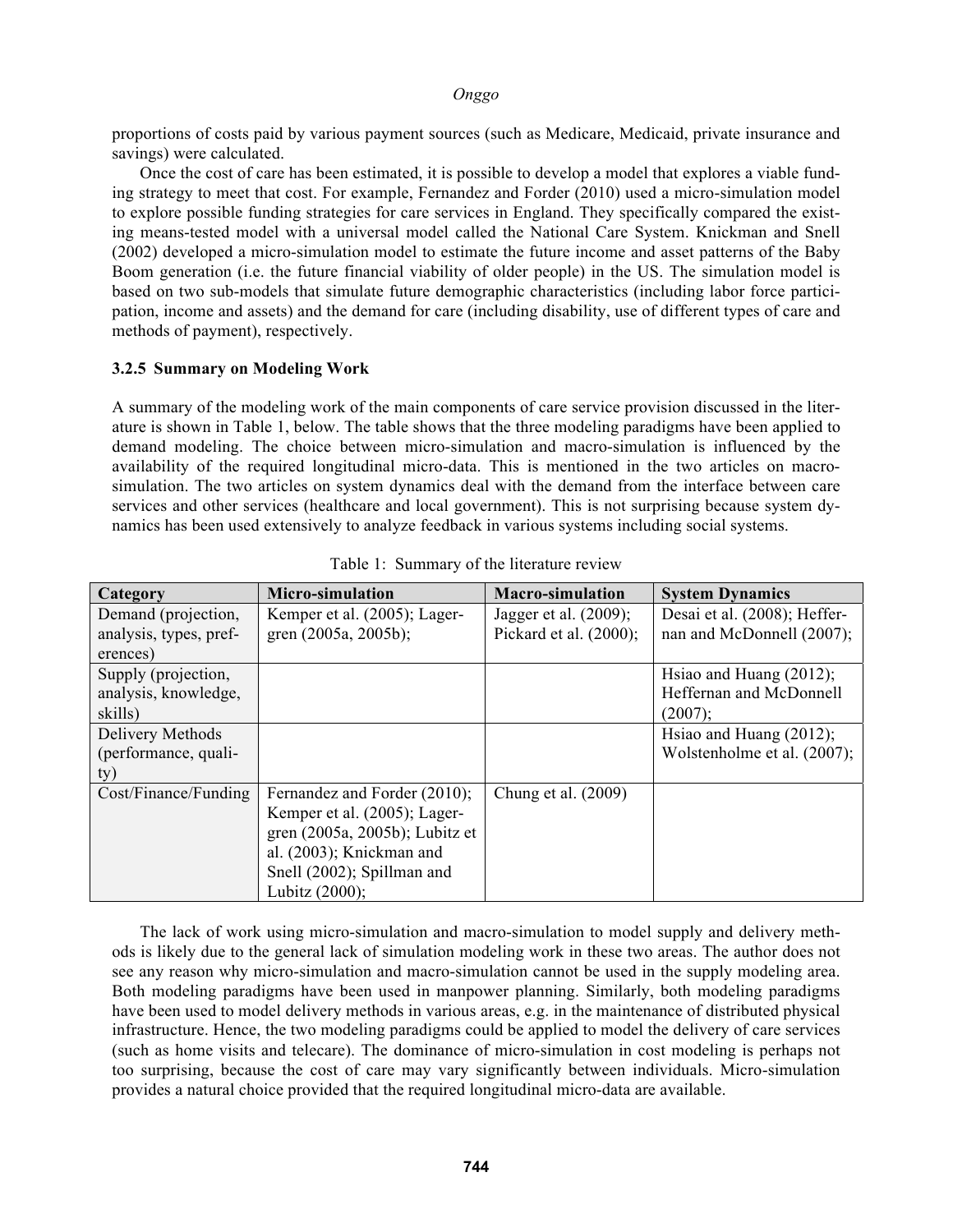#### **3.3 Data Sources**

Micro-simulation models require detailed longitudinal data to parameterize the micro-units (in this case, individuals or households). This type of data is expensive to collect. Hence, the data are often obtained from various national longitudinal surveys (usually funded by the public sector and accessible to researchers and policy-makers).

An example of such data in the UK is the British Household Panel Survey (BHPS). This survey follows the same representative sample(s) (households and individuals) over a number of years. Since the survey started in 1991, it has collected detailed data on social and economic changes at the individual and household level. These were the data source used in Fernandez and Forder (2010) to assess the viability of the National Care System.

In the US, Duke University has carried out a longitudinal survey called the National Long-term Care Survey (NLTCS). This survey follows individuals from the age of 65 until they die (or can no longer be contacted). The survey began in 1982 and was designed to collect data that could be used to improve social care need policies. Knickman and Snell (2002) and Kemper et al. (2005) used the data from this survey to estimate various prevalence rates. Another example of a relevant longitudinal survey in the US is the Medicare Current Beneficiary Survey (MCBS), which is mainly used to determine expenditures and sources of payment for all services used by Medicare beneficiaries. Lubitz et al. (2003), Spillman and Lubitz (2000) and Kemper et al. (2005) used the data obtained from MCBS in their micro-simulation model.

In Sweden, the Swedish Ministry for Social Affairs started a project called the Swedish National study on Aging and Care (SNAC). One of its sub-projects, SNAC-Kungsholmen (SNAC-K), aims to understand the aging process and to identify early interventions to improve health and social care for the elderly. As part of the SNAC-K project, they have carried out a longitudinal survey that follows individuals aged 60 or above living at home and in institutions since 2001. Lagergren (2005a 2005b) used the main data from this project to set the parameters for his micro-simulation model.

The detailed longitudinal data required for a micro-simulation model may not always be available. In some cases however, aggregate data collected from cross-sectional surveys may be available. In these cases, macro-simulation model could be an option. This is one of the reasons why Chung et al. (2009) chose macro-simulation for their study. They used readily available aggregate data from official demographic projections (i.e. the Hong Kong Annual Digest of Statistics and Hong Kong Population Projections 2007-2036) and thematic household survey data on topics proposed by various government departments. They also used various sources to parameterize the health status of the population. Their data sources included Hong Kong's Domestic Health Accounts and other routine data from relevant government departments, Hospital Authority and care service providers. In a similar vein, Pickard et al. (2000) used the population projection data produced by the Personal Social Services Research Unit (PSSRU). They also used the General Household Survey (GHS) to estimate the number of elderly people who received some informal help.

One of the main tenets of system dynamics modeling is that the structure of a system determines its behavior. Hence, analysis of the structure of a system can provide insights and improve our understanding of the behavior of an existing system or be used to estimate the behavior of a new system, as shown in Wolstenhome (2007). Structural analysis is commonly done by drawing a conceptual model that represents the relationships between key factors in the system. A conceptual model cannot be simulated without specifying the mathematical equations that quantify the relationships between all factors in the model. To specify those equations we need relevant data. Since simulation of a system dynamics model allows us to quantify the effect of one factor on another factor, it should offer more insights than structural analysis alone. This is shown in Desai et al. (2008). They used data collected from the recording system of Hampshire County Council to specify the required mathematical equations. As a result, they could quantify the effect of two policies on performance.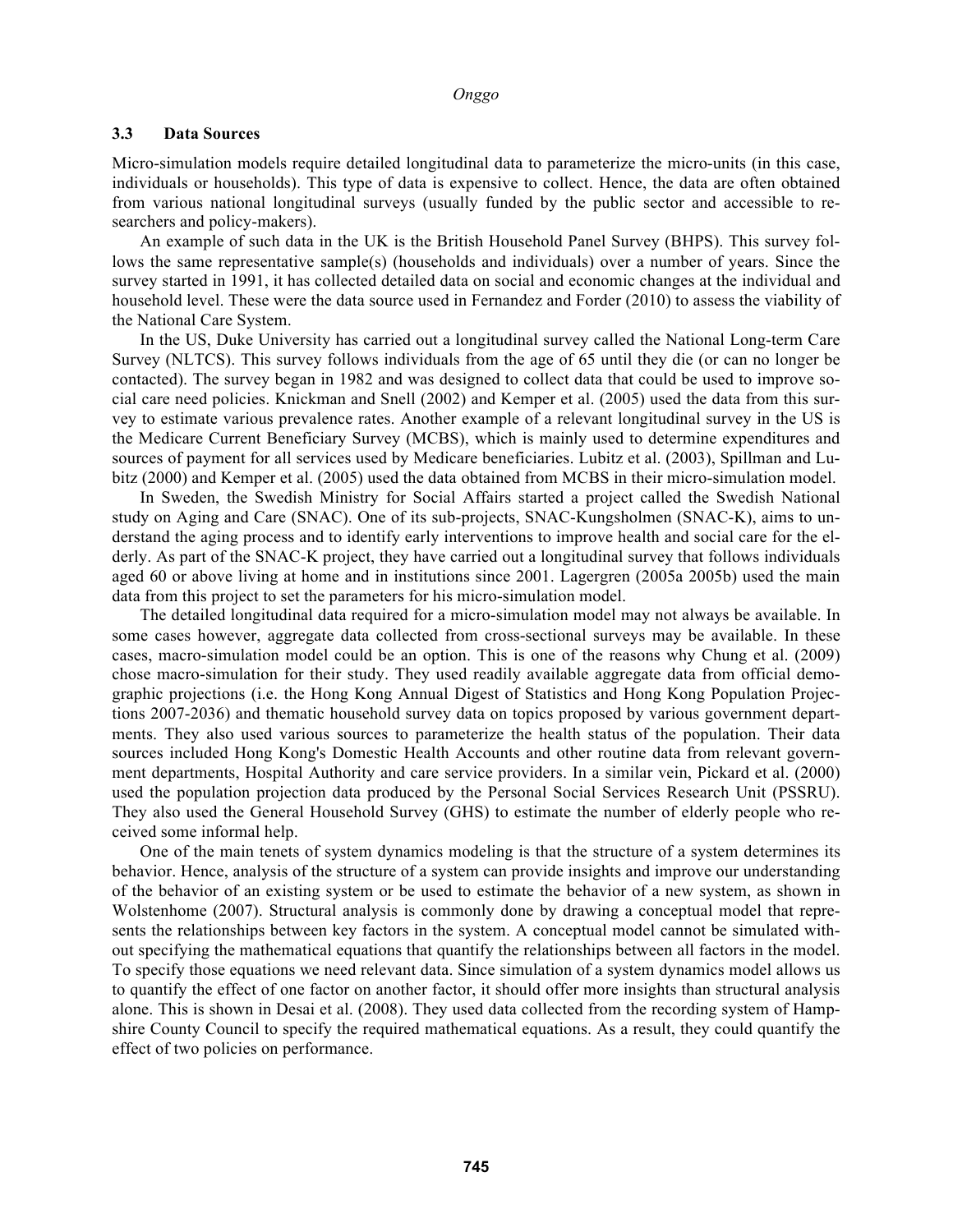#### **3.4 Data Issues**

It is widely known that one of the factors that affect the quality of a simulation model is the quality of the data. There has been research into data collection methodology to improve the effectiveness of the data collection process in simulation modeling projects (e.g. Hill and Onggo 2012; Skoogh and Johansson 2008). Most work found from the literature review reported data issues that had to be resolved before they could produce useful output from simulation. The data problems reported are as follows.

*The required data do not exist*: This is probably the most common data issue. Any research into the data collection methodology used in simulation modeling should address this issue (e.g. Hill and Onggo 2012; Skoogh and Johansson 2008). This is usually solved by collecting data, estimating data, or making assumptions in the absence of data. For example, the upper age limit in the Swedish National Survey of Living Conditions means that data for people older than the upper limit were not recorded (Batljan et al. 2009; Lagergren 2000a; Lagergren 2000b). Consequently, the authors had to estimate the parameters for the missing age groups. Kemper et al. (2005) had to use non-Medicare data because relevant Medicare data were lacking. Thus data had to be estimated from other sources such as the National Assisted Living Survey. Spillman and Lubitz (2000) noted that the earliest data in the Continuous Medicare History Sample were from 1974, so data on payments were not available for persons older than 87 years when they died. They had to use regression analysis to estimate those payments. Lagergren (2000a) stated that even an answer to the basic question: "Who gets what care?" could not be obtained from the official statistics. These examples show the prevalence of the data problem.

*Lack of samples/observations in the data*: Even if available, data may not have enough samples in one or more data subsets. This was apparent when Lagergren (2000a) needed to make some calculations that involved a large number of data subsets. He reported that the number of samples in some subsets was too small, which could lead to misleading results due to the influence of random errors. Spillman and Lubitz (2000) also found the same issue with their data source, i.e. the samples they obtained from the National Medical Expenditure Survey were too small.

*Inconsistent data definitions*: The same data source that has been used for a long period may experience changes in its data definitions. For example, between 1975 and 1979, the upper age limit in the Swedish National Survey of Living Conditions was 75 years (Batljan et al. 2009). However, between 1980 and 1999, the upper limit was raised to 85 years. This inconsistency forced the authors to make careful translations of the data during the affected collection periods.

*Data separated among several sources*: This requires a process that combines data from various sources. This process may face issues such as different data formats, different units and different data definitions. To take one example, Lagergren (2000a, 2000b) explains that there was a fundamental difference between the data on health status from two of the data sources he used. The health status in one data source was self-rated by the respondents while the health status in the other data source was entered by an outside observer. For this reason, he had to omit the data on dementia which was one of the key factors in his work. In another case, Kemper et al. (2005) noticed that there were at least two definitions of disability: (1) limitations on the activities of daily living (ADL) such as eating, bathing and dressing, (2) limitations on the instrumental activities of daily living (IADL) such as getting around outside the home and preparing meals. Hence, it is important to know the semantic meaning of data collected from multiple sources.

*Bias in data*: There are various reasons why data may be biased, such as incorrect data collection, changes in data collection methods, wrong samples, etc. One of the examples found in the literature is reported by Lagergren (2000a). He notes that there were strong reasons to believe that the data in one of his data sources were skewed for a certain age group.

*Data are not in the right format*: Data are often available in a format that is not ready for use. This is a very common problem because data collection might not have been designed for use in simulation modeling. Desai et al. (2008), for example, mention certain issues encountered in obtaining the required data in the right format for their simulation model and that the transformation process took a considerable amount of time.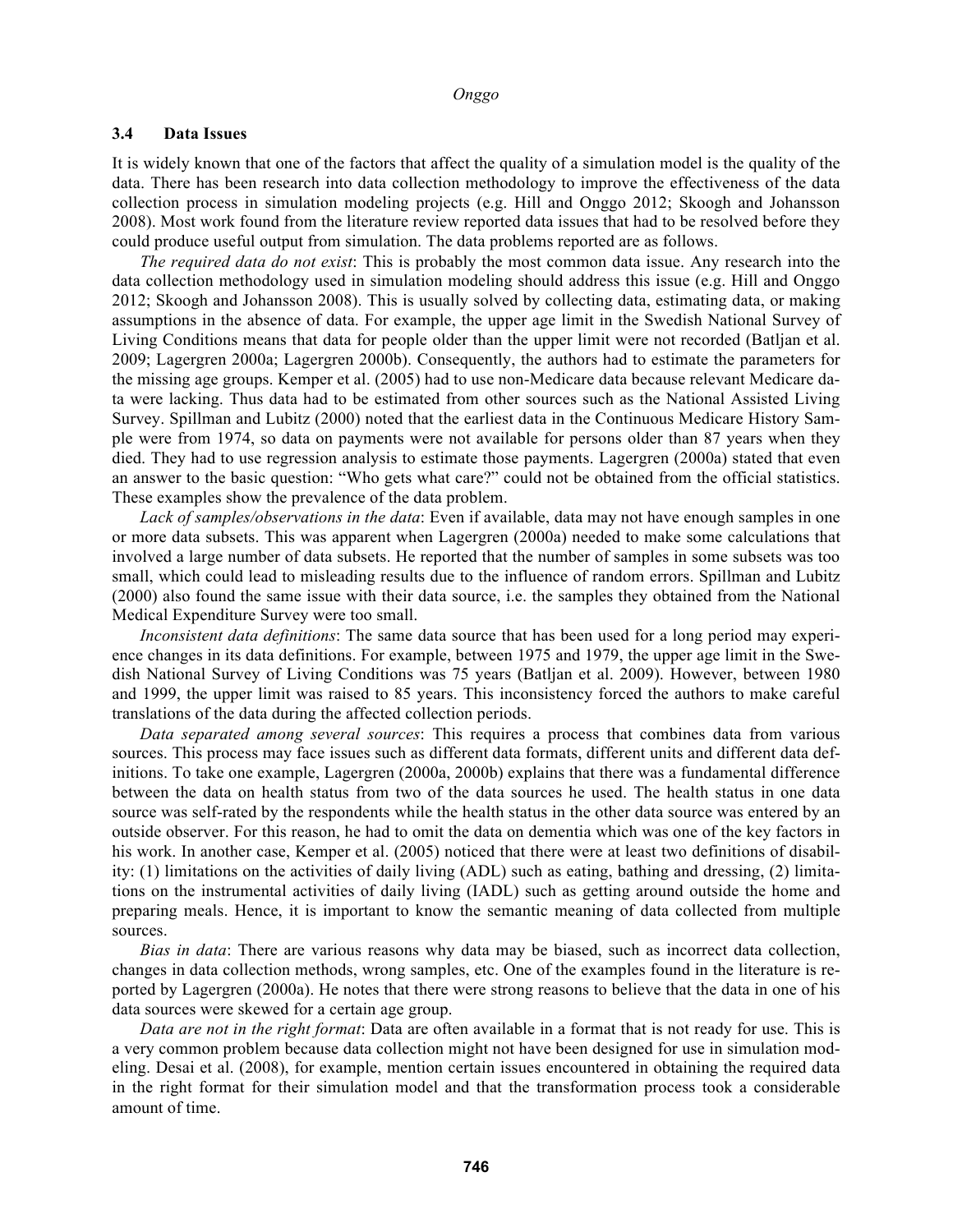*Data need cleansing due to missing data, duplications, etc.*: Desai et al. (2008) also mention that they needed to cleanse data due to missing data, duplication, etc. This is another common data issue. The author has been involved in a number of simulation projects and all of them required data cleansing.

#### **4 DISCUSSION**

The six main challenges in the social care sector identified during the recent public engagement discussion are listed in Section 1. This discussion involved key stakeholders and gathered opinions from the public from more than 300 engagement events and other communication channels. Hence, some of these challenges may also be relevant to the social care sector in other countries. This section analyzes whether the articles discussed in Section 3 have addressed these challenges.

The first two challenges, i.e. *the provision of good quality care services* and *the need for personalized services to meet the needs and circumstances of every care user*, require good projections of the demand for care services at a finer level to accommodate personalized services. They also require good projections of the supply capacity for care services. Projections are difficult, even at a more aggregated level (as shown in Section 3.2.1), let alone at a finer level. One of the key challenges in demand projections is that the demand for care services depends on various factors, such as health, culture, socio-demography, etc. To include these factors into demand models, we need significant investment in data collection processes. The personalization agenda makes data requirements even more demanding. Hence, it is not surprising that not all the articles found in the literature review adequately address the personalization agenda. To make projecting even more difficult, future care demands may not follow demographic projections. In fact, researchers do not seem to agree on which of three hypotheses – compression, expansion or postponement of morbidity and disability – are likely to happen (Thorslund and Parker 2007). Simulation modeling allows us to include more explanatory factors and thus project a finer level of demand under different hypotheses for morbidity and disability projections.

Section 3.2.2 shows that the simulation modeling work on the supply side of care services is limited. This is rather unfortunate because simulation modeling has been used with considerable success in manpower planning in other sectors, as shown in the survey carried out by Edwards (1983). Wang (2005) identified that simulation is one of the four main approaches to modeling and analysis in manpower planning. Hence, simulation modeling could and should play an important role in modeling and analyzing the social care workforce. The personalization agenda makes the role of simulation modeling even more important, due to the need to include the more detailed skills of care workers.

Another issue relevant to the provision of care services is the use of better processes and/or better assistive technologies. There has been a number of significant advances in the field of medical informatics and ubiquitous computing that could improve the provision of future care services. These include technologies such as telecare/telemonitoring, smart houses, wearable devices and bio-sensors. Bharucha et al. (2009) describe a survey of assistive technology for care delivery. New technologies may need new processes. For example, telemonitoring technology allows care users to live in their home while being monitored remotely. This will require new processes that take into account the health, safety and privacy of care users before the technology can be used in practice. Simulation modeling (such as discrete-event simulation) has been used extensively to evaluate various processes. Hence, there is no reason why simulation modeling cannot be used to assess the new assistive technologies and the new processes that may be made available making use of these new technologies.

The next challenge on the list is *the need for better integration with relevant services*, such as the National Health Service (NHS) in the UK and local government services. The literature contains a few good examples of simulation modeling work that helps policymakers tackle this challenge. Wolstenhome (1993, 2007) shows how a system dynamics conceptual model can identify the problem at the interface between healthcare and social care. In other work, Desai et al. (2008) developed a system dynamics simulation model of the interface between local government and care service providers. This model allowed them to run scenario analyses to demonstrate potential problems or improvements. They tested two scenarios: (1) using tighter means-tested criteria and (2) using different staff skills mixes.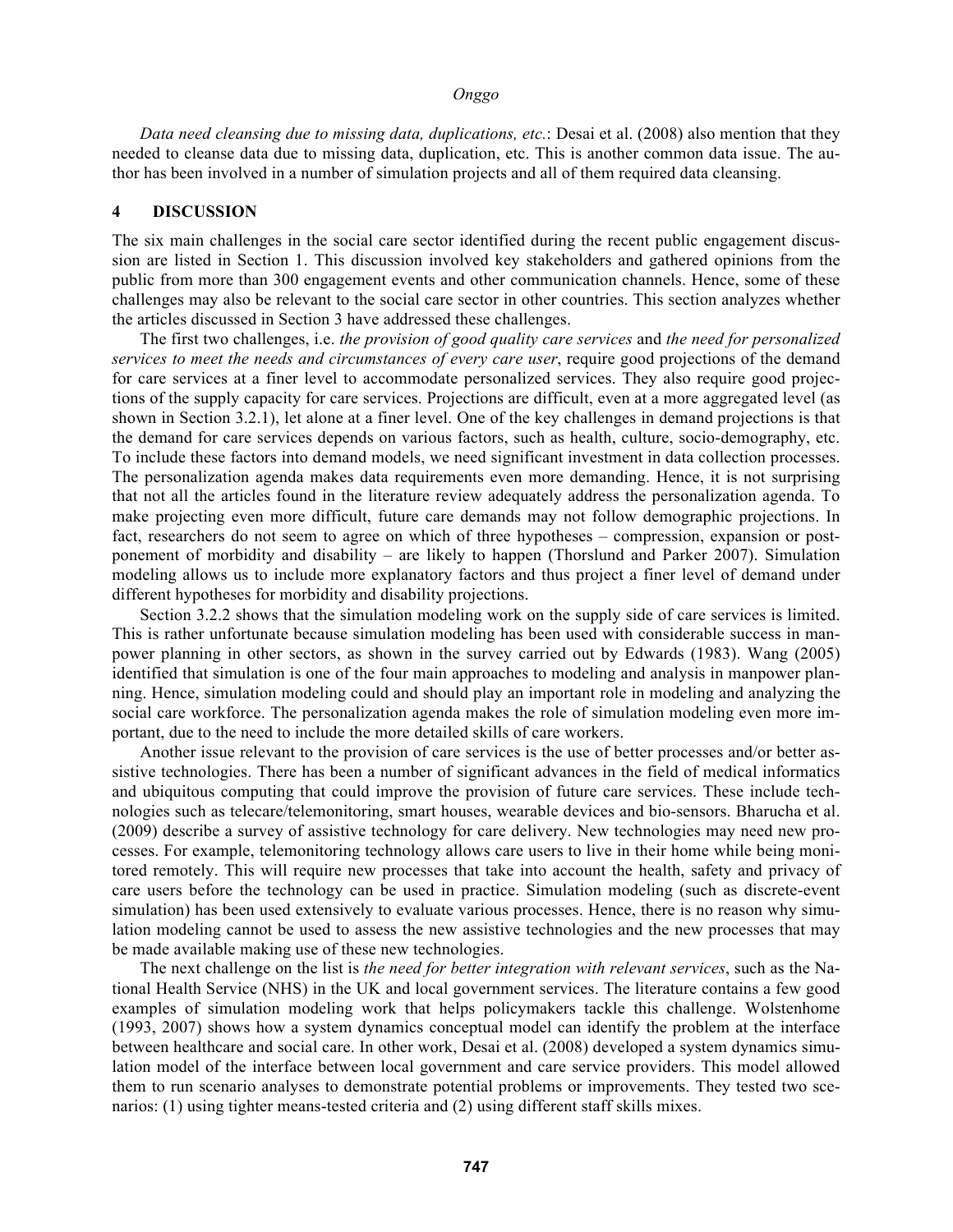The next challenge is *the need to support greater prevention and early intervention*. This is another area in which simulation modeling has made useful contributions. Jagger et al. (2009) used a macrosimulation model to analyze the impact of various early interventions that could reduce the incidence of dementia, improve the survival rate of older people with dementia, and reduce the disability rate of older people with dementia. Lubitz (2003) shows that health promotion efforts aimed at young people may improve their health and longevity without increasing health expenditure using their simulation model. Lagergren (2005b) discusses intervention in generic form, i.e. representing it with reduced demand without specifying what the intervention is. Although prevention and intervention usually target care users, the author believes they should also target care providers to avoid potential issues in the future provision of care services. For example, Pickard et al. (2000) discuss the effects of an intervention on the supply of care, i.e. increasing support for informal carers.

The final two challenges are closely related, i.e. to promote a more diverse and responsive care market and to encourage more financial products to be offered by the private financial sector to help people pay for their care. First, we need to understand how the care market might work, i.e. how care users and care providers interact to trade care services for money. The interactions can be direct or through intermediaries. Simulation modeling (such as agent-based simulation) is a suitable modeling technique for market analysis. The analysis can be extended to cover the market for financial products for care, such as care insurance, reverse mortgages and equity-release schemes. The literature shows that there has been some initial work in this area. For example, Knickman and Snell (2002) built a simulation model to understand how individuals accumulate their assets to assess the viability of certain financial products. Fernandez and Forder (2010) show how a National Care System might perform using their simulation model. However, more work needs to be done to analyze possible sustainable financial/funding schemes to pay for good quality care services.

### **5 SUMMARY**

The potential areas to which simulation modeling could be applied can be divided into four categories: demand, supply, delivery method and cost/finance. This paper shows that the number of research articles on the application of simulation modeling to the provision of care services is limited, especially in the areas of care supply and care delivery methods. Hence, there are good opportunities for simulation researchers who are interested in contributing to improving the provision of social care services.

This paper has listed key data sources from longitudinal studies that have been used by researchers of social care services. This paper has also discussed related data issues. Hence, simulation researchers who are interested in developing simulation models for the provision of social care services may find this information useful. Finally, this paper has discussed the gap between findings from the literature and the challenges in social care policies. Potential areas in which simulation modeling work can make a real impact (based on the public engagement discussion organized by the UK Department of Health) have been identified. These include the provision of good quality personalized care services (especially the supply side and the use of assistive technologies), the interface between care services and relevant services, intervention and early prevention, and the sustainable financing of care services.

## **A LIST OF WEB OF SCIENCE CATEGORIES**

operations research management science, social sciences biomedical, health care sciences services, primary health care, demography, health policy services, computer science information systems, medical informatics, computer science interdisciplinary applications, economics, telecommunications, social sciences interdisciplinary, computer science artificial intelligence, behavioral sciences, nursing, sociology, management, geriatrics gerontology, computer science theory methods, social issues, social work, computer science software engineering, gerontology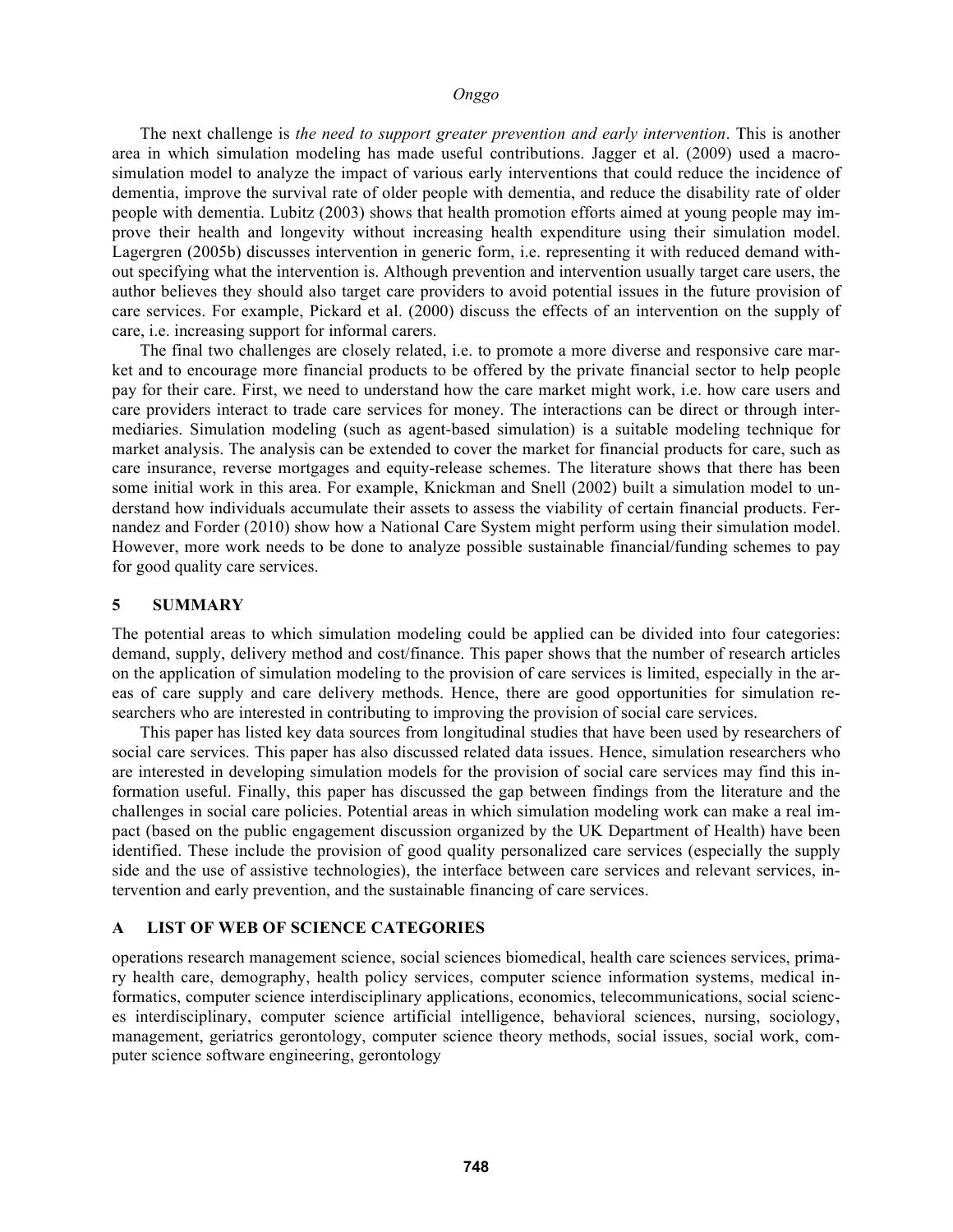## **REFERENCES**

- Batljan, I., M. Lagergren, and M. Thorslund. 2009. "Population Ageing in Sweden: The Effect of Change in Educational Composition on the Future Number of Older People Suffering Severe Ill-Health." *European Journal of Ageing* 6:201–211.
- Bharucha, A. J., V. Anand, J. Forlizzi, M. A. Dew, C. F. Reynolds, S. Stevens, and H. Wactlar. 2009. "Intelligent Assistive Technology Applications to Dementia Care: Current Capabilities, Limitations, and Future Challenges." *American Journal of Geriatric Psychiatry* 17(2):88–104.
- Chung, R. Y., K. Y. K. Tin, B. J. Cowling, K. P. Chan, W. M. Chan, S. V. Lo, and G. M. Leung. 2009. "Long-Term Care Cost Drivers and Expenditure Projection to 2036 in Hong Kong." *BMC Health Services Research* 9:172–186.
- Desai, M. S., M. L. Penn, S. Brailsford, and M. Chipulu. 2008. "Modelling of Hampshire Adult Servicesgearing up for future demands." *Health Care Management Science* 11:167–176.
- Edwards, J. S. 1983. "A Survey of Manpower Planning Models and Their Application." *Journal of the Operational Research Society* 34(11):1031–1040.
- Fernandez, J.-L., and J. Forder. 2010. "Equity, Efficiency, and Financial Risk of Alternative Arrangements for Funding Long-Term Care Systems in an Ageing Society." *Oxford Review of Economic Policy* 26:713–733.
- Heffernan, M., and G. McDonnell. 2007. "Sustaining Long Term Care for the Elderly during Dynamic National Population Structure Changes." In *Proceedings of the 2007 Conference on Systems Science, Management Science and System Dynamics: Sustainable Development and Complex Systems*, vols 1– 10, 677-682.
- Hill, J., and B. S. S. Onggo. 2012. "Data Identification and Collection Methodology in a Simulation Project: An Action Research." In *Proceedings of the 6th Operation Research Society Simulation Workshop*, Edited by B. Tjahjono, C. Heavey, B. S. S. Onggo, and D-J. van der Zee, 211–220. Birmingham, UK: The Operational Research Society.
- Hinde, A. 1998. *Demographic methods*. London, UK: Hodder Arnold Publication.
- Hsiao, C.-T., and H.-H. Huang. 2012. "A Causal Model for the Development of Long-Term Facilities: A Case in Taiwan." *Quality & Quantity* 46:471–481.
- Jagger, C., R. Matthews, J. Lindesay, T. Robinson, P. Croft, and C. Brayne. 2009. "The Effect of Dementia Trends and Treatments on Longevity and Disability: A Simulation Model Based on the MRC Cognitive Function and Ageing Study (MRC CFAS)." *Age and Ageing* 38:319–325.
- Kemper, P., H. Komisar, and L. Alecxih. 2005. "Long-Term Care over an Uncertain Future: What can Current Retirees Expect?" *Inquiry – The Journal of Health Care Organization Provision and Financing* 42:335–350.
- Knickman, J. and E. Snell. 2002. "The 2030 Problem: Caring for Aging Baby Boomers." *Health Services Research* 37:849–884.
- Lagergren, M. 2005a. "What Happened to the Care of Older Persons in Sweden? A Retrospective Analysis based upon Simulation Model Calculations, 1985-2000." *Health Policy* 74:314–324.
- Lagergren, M. 2005b. "Whither Care of Older Persons in Sweden? A Prospective Analysis based upon Simulation Model Calculations, 2000-2030." *Health Policy* 74:325–334.
- Lubitz, J., L. Cai, E. Kramarow, and H. Lentzner. 2003. "Health, Life Expectancy, and Health Care Spending Among the Elderly." *New England Journal of Medicine* 349:1048–1055.
- Onggo, B. S. S. 2008. "Parallel Discrete-Event Simulation of Population Dynamics." In *Proceedings of the 2008 Winter Simulation Conference*, Edited by S. J. Mason, R. R. Hill, L. Mönch, O. Rose, T. Jefferson, and J. W. Fowler, 1047–1054. Piscataway, New Jersey: Institute of Electrical and Electronics Engineers, Inc.
- Onggo, B. S. S. (forthcoming). "Adult Social Care Workforce Analysis in England: A System Dynamics Approach." *International Journal of System Dynamics Applications*.